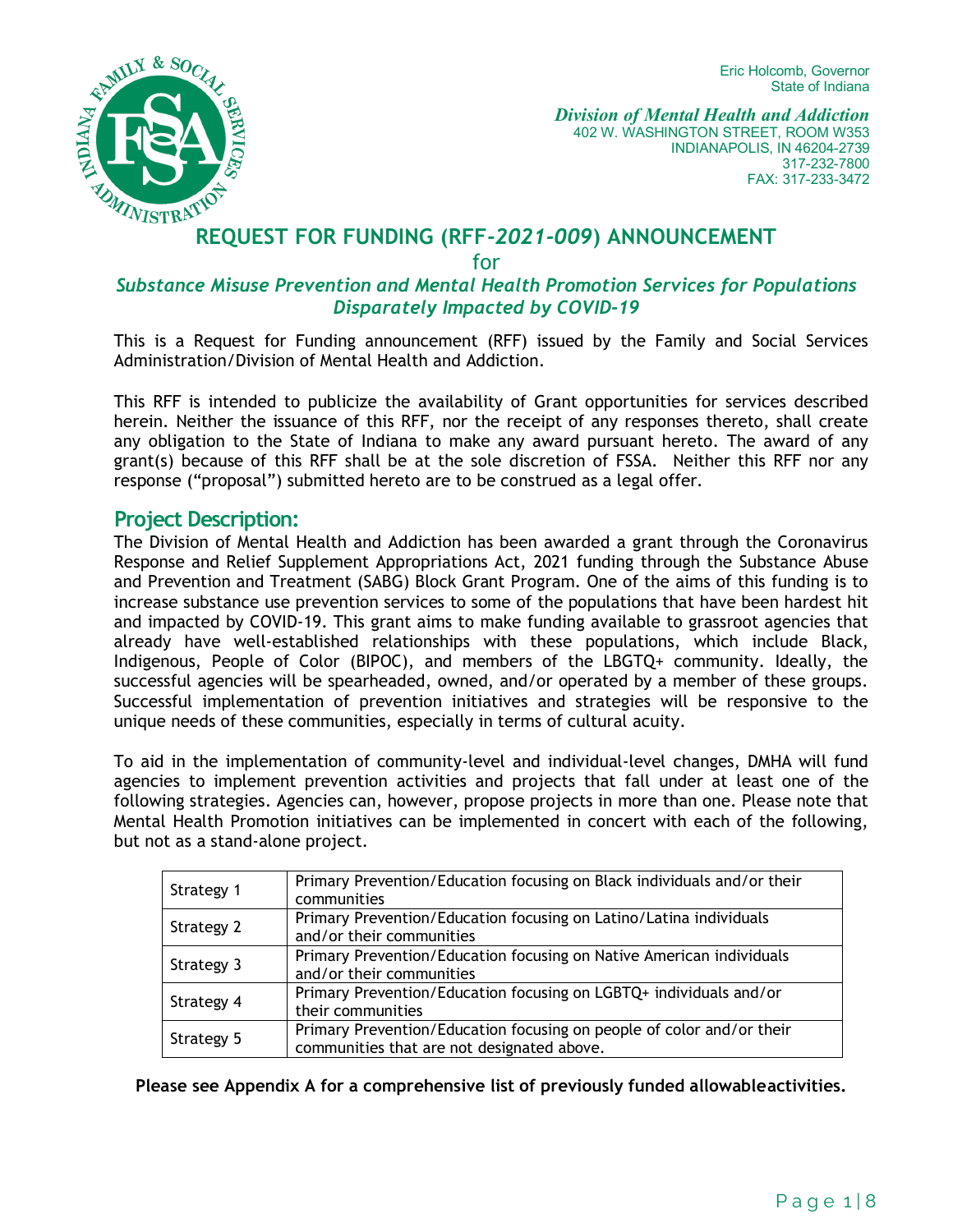### **Grantee Requirements**

Activity 1: Grant recipients are asked to work with a local cross-functional team. The implementation and subsequent sustainability of prevention initiatives are enhanced if a community-wide approach is taken. If a multidisciplinary team has already been formed in your community, it is acceptable to join that group. If there isn't one, please consider the following disciplines for inclusion; the faith-based community, community members from the population you plan to serve, agencies that work with the population you plan to serve, educators/schools especially if planning to work with youth, public health, health care, behavioral health, etc. Please choose partners that are culturally responsive and experienced with working with the populations you plan to serve.

Activity 2: Grantees will interface with other agencies/groups working within the substance use prevention and mental health promotion space in their community. Examples include the Local Coordinating Councils (LCC's), Tobacco Prevention and Cessation (TPC), Drug Free Communities (DFC) grant recipients, Minority Health Coalitions, National Alliance on Mental Illness (NAMI), DMHA Regional Prevention Coordinators, local Client Consultation Boards, other State or Federal prevention grand awardees, etc.

Activity 3: Grantees will attend DMHA-sponsored training on the Strategic Prevention Framework (SPF) and other foundational prevention skills and mental health promotion training throughout the grant period. Technical assistance and training will be made available to ensure successful outcomes.

Activity 4: Evaluation and reporting requirements. Grantees must: 1) provide quarterly reports (template provided) to DMHA; 2) participate in the evaluation of this program; and 3) provide periodic oral updates, as requested by DMHA.

#### **Project Timeline**

\*Subject to change\*

**October 12, 2021** RFF released.

**October 19, 2021** RFF questions due. **October 22, 2021** RFF answers sent to respondents. **November 17, 2021** RFF proposals due back. **December 10, 2021** Notify Grantees of Awarded Funds. **January 1, 2022** Grant effective date.

Any questions regarding this RFF must be submitted in electronic format to [Prevention@fssa.IN.gov](mailto:Prevention@fssa.IN.gov) no later than 5:00 p.m. Eastern Standard Time October 19, 2021.

#### **Point of Contact:**

Vera Mangrum, MBA, PhD Substance Misuse Prevention Program Director [Vera.Mangrum@fssa.in.gov](mailto:Vera.Mangrum@fssa.in.gov) – (317) 232-7804

Please do not direct questions/inquiries to any other staff member of FSSA/DMHA, as this action may disqualify the applicant from further consideration for this RFF.

#### **Confidential Information:**

Potential respondents are advised that materials contained in proposals are subject to the Indiana Public Records Act, IC 5-14-3 et seq., and after the grant award may be viewed and/or copied by any member of the public, including news agencies and competitors. Potential respondents claiming a statutory exception to the Indiana Public Records Act must place all confidential documents in a sealed envelope clearly marked "Confidential" and must indicate on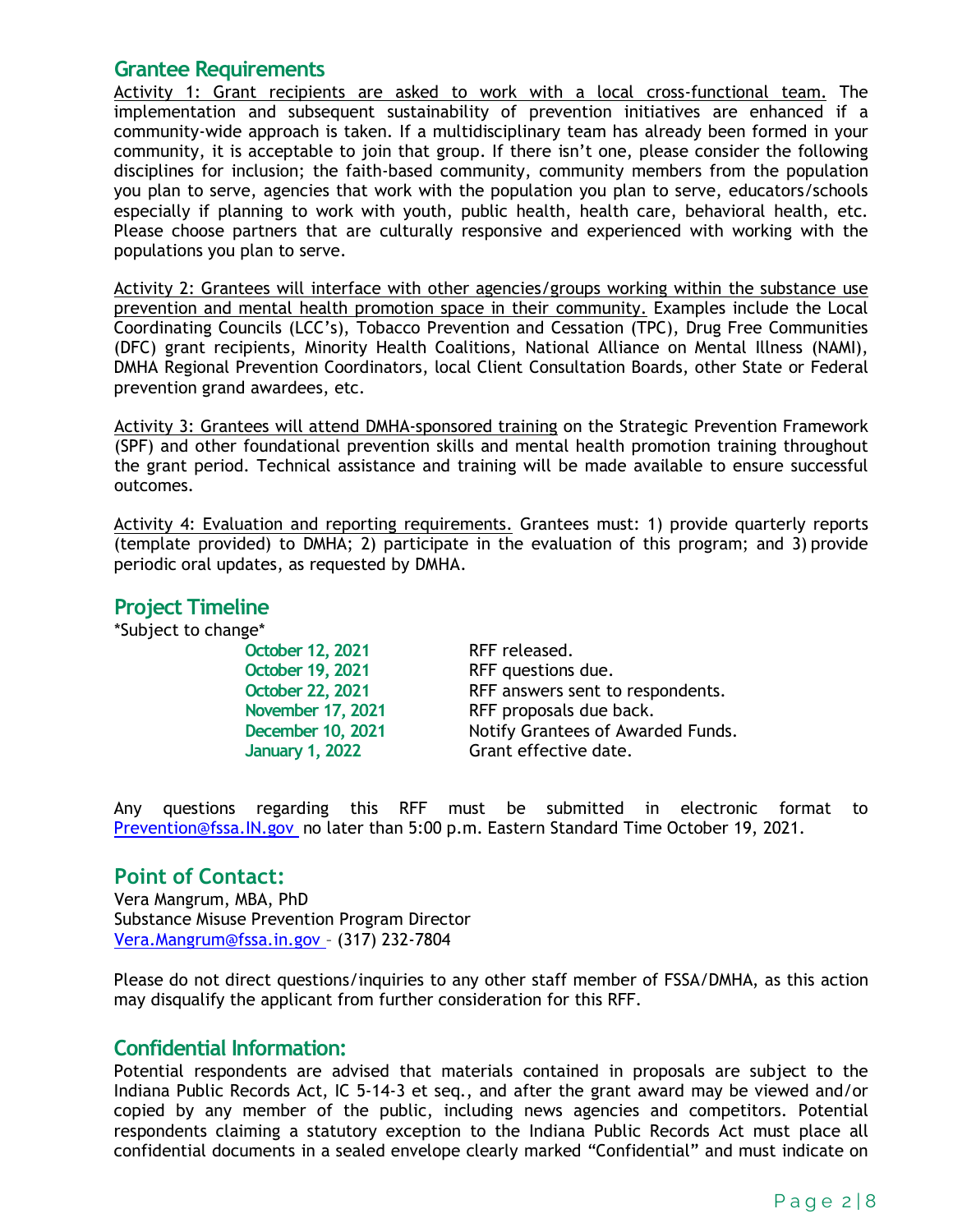the outside of their proposal envelope that confidential materials are included and, in their cover letter, specify which statutory exception provision applies. The State reserves the right to make determinations of confidentiality. If the State does not agree that the information designated is confidential under one of the disclosure exceptions to the Public Records Act, it may either reject the proposal or discuss its interpretation of the allowable exceptions with the respondent. If agreement can be reached, the proposal will be considered. If agreement cannot be reached, the State will remove the proposal from consideration for award and return the proposal to the respondent upon request. The State will not determine price to be confidential information.

#### **Compensation**

FSSA/Division of Mental Health and Addiction encourages respondents, in their proposals for this RFF, to be as creative as possible regarding costs, as cost efficiency will be considered when determining grant(s) awards.

#### **Terms**

This agreement shall be for a period of fourteen months commencing on **January 1, 2022** (or from date of final State approval of grant), and terminating on **February 28, 2023**, and may be renewed through reapplication and new proposal, based upon available funding.

#### **Funding**

The total funding amount available for this RFF is \$500,000. Each of the five strategies is funded at \$100,000 each.

#### **PROPOSALS**

Applicants interested in providing these services to FSSA/DMHA should submit an electronic proposal no later than **November 17, 2021 @ 5:00 pm ET** via email to: Email Address: [Prevention@fssa.IN.gov](mailto:Prevention@fssa.IN.gov)

- Proposals received *after 5:00 p.m. ET will not be considered*.
- The email subject line should state: "*RESPONSE to RFF-2021-009: Prevention Services for COVID Disparate Populations."*
- $\triangleright$  Ensure that all supporting documents are attached to the e-mail.
- $\triangleright$  Although not mandatory, pdf file format is preferred.
- $\triangleright$  No more than one proposal per applicant should be submitted. However, an applicant can address more than one strategy within a single proposal. In the cover letter please indicate the principal contact for the proposal along with a telephone and fax number. **All proposals must have an electronic mailing address included.**

#### **Awardee Selection**

1) Following the application deadline, each proposal will be examined to determine compliance with the format and specified information requirements. Incomplete proposals or those exceeding the page limit or violating the requirements stated below will not be considered.

2) Proposals will be evaluated based on the criteria outlined below. Scores for each section have been provided, and each section is deemed important.

3) Proposals shall be written in 12-point font with one inch page margins.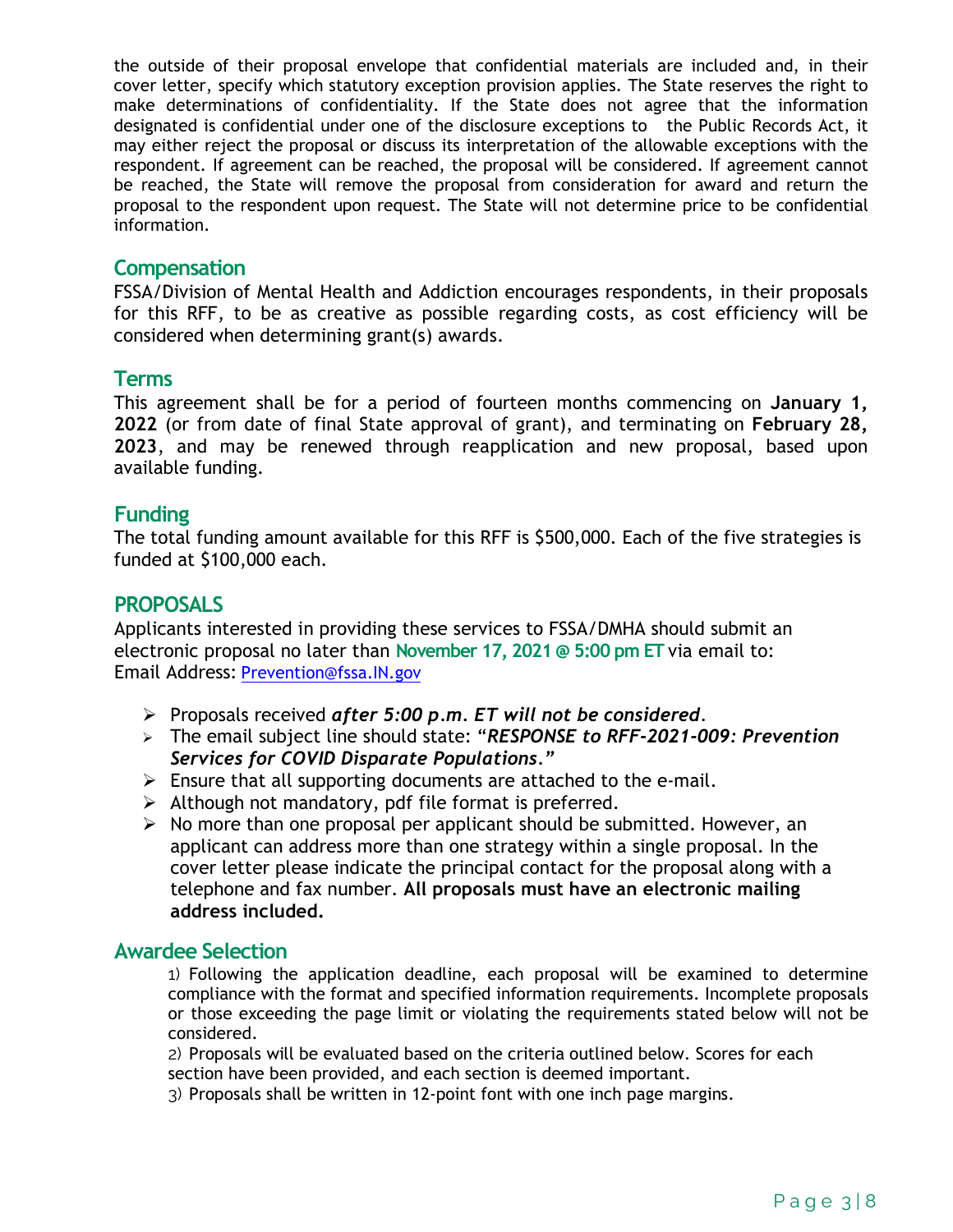| <b>Scoring Criteria / Page Requirements</b>                                                                                                                                                                                                                                                                                                                                                                                                                                                                                                                                                                                                                                                                                                                                                                                                                            | <b>Points</b>  |
|------------------------------------------------------------------------------------------------------------------------------------------------------------------------------------------------------------------------------------------------------------------------------------------------------------------------------------------------------------------------------------------------------------------------------------------------------------------------------------------------------------------------------------------------------------------------------------------------------------------------------------------------------------------------------------------------------------------------------------------------------------------------------------------------------------------------------------------------------------------------|----------------|
| Cover Letter / One (1) page maximum<br>A letter of application signed by the Director or agency<br>board president identifying the amount of money<br>requested, Population(s) of focus (Strategy number),<br>targeted ages, proposed catchment area, and proposed<br>numbers to be served. Include name, email, and phone<br>number for the primary program contact.                                                                                                                                                                                                                                                                                                                                                                                                                                                                                                  | $\overline{2}$ |
| Organizational Information / Two (2) page maximum<br>Tell us about your organization - who are you? Describe<br>your mission/goals and/or your area(s) of focus. What<br>makes your agency unique especially in the substance use<br>prevention and mental health promotion<br>space for<br>populations<br>historically<br>underserved<br>disparate<br>or<br>populations? Describe your ability to provide services to the<br>special population(s) you have chosen-describe existing<br>relationships.<br>Explain the make-up of your organization. Does the<br>leadership group/owner represent the special population<br>you will serve?<br>Provide the resume of Key Personnel involved with the<br>program [Note: Resumes are not counted toward page<br>maximum].<br>Provide "Attachment A - Respondent Information" [Note:<br>Not counted toward page maximum]. | 25             |
| Current and Past Program Experiences; Gaps / Two (2) page<br>maximum<br>thorough explanation of experience<br>Provide<br>a -<br>in<br>$\bullet$<br>implementing<br>community<br>prevention<br>projects,<br>programming, and/or community health initiatives.<br>Highlight at least one program you are especially proud of<br>$\bullet$<br>and why. What outcomes were achieved?<br>What gaps exist and how will this funding help?<br>Are any of the initiatives you've implemented considered<br>$\bullet$<br>evidence-based? If so, which ones?                                                                                                                                                                                                                                                                                                                     | 18             |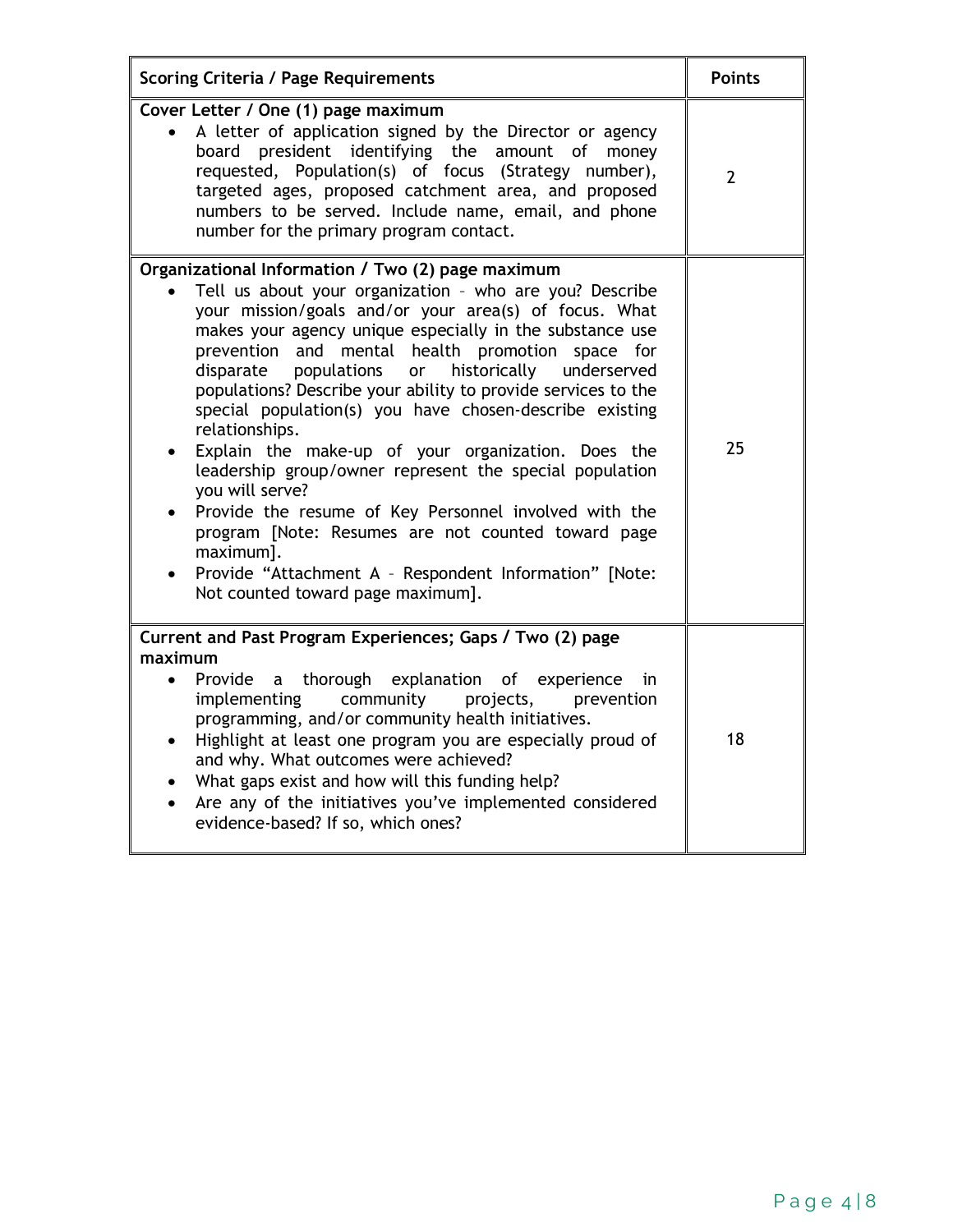| <b>Scoring Criteria / Page Requirements</b>                                                                                                                                                                                                                                                                                                                                                                                                                                                                                                                                                                                                                                                                                                                                                                                                                                                                                                                                                                                                                                                                                                                                                                                                                                                                                                                                                                       | <b>Points</b> |
|-------------------------------------------------------------------------------------------------------------------------------------------------------------------------------------------------------------------------------------------------------------------------------------------------------------------------------------------------------------------------------------------------------------------------------------------------------------------------------------------------------------------------------------------------------------------------------------------------------------------------------------------------------------------------------------------------------------------------------------------------------------------------------------------------------------------------------------------------------------------------------------------------------------------------------------------------------------------------------------------------------------------------------------------------------------------------------------------------------------------------------------------------------------------------------------------------------------------------------------------------------------------------------------------------------------------------------------------------------------------------------------------------------------------|---------------|
| Program Narrative / Five (5) page maximum<br>Provide a description of the activities you plan to<br>implement for each strategy, if known. Describe the<br>process used to come to this decision, how were the<br>activities chosen, what data was used, who was involved,<br>etc.<br>If activities have not been fully identified, describe the<br>$\bullet$<br>process you will use to decide which activities are best for<br>your community, what data will you use, who will be<br>involved, etc.<br>Provide detailed explanation of which local partners you<br>٠<br>are working with /or intend to work with for the<br>completion of this project. (Strongly suggest:<br><b>Partners</b><br>should include individuals from the population(s) of focus.)<br>List partners who have been contacted and describe what<br>each partner will contribute to fulfill the<br>grant<br>requirements.<br>Identified activities are ideally evidence-based primary<br>prevention initiatives. For each activity, prepare a realistic<br>timeline for implementation. Indicate outcomes you plan<br>to achieve. How will you measure the outcomes?<br>Explain potential barriers to success and ways to overcome<br>$\bullet$<br>said barriers.<br>Describe your contingency plans in the event you are<br>unable to implement the activities as originally planned<br>(i.e., consequences of Covid, closures, etc.) | 30            |
| <b>Budget Template with Budget Justification</b><br>Using Attachment B, develop a budget for each strategy (-<br>ies) you have chosen. Include the associated justification.<br>For budget guidance, please see Appendix B for a list of<br>activities that cannot be funded.                                                                                                                                                                                                                                                                                                                                                                                                                                                                                                                                                                                                                                                                                                                                                                                                                                                                                                                                                                                                                                                                                                                                     | 15            |
| <b>Letters of Support</b><br>Provides letters of support from partners that are fully<br>committed to this project and the role they will play, etc.                                                                                                                                                                                                                                                                                                                                                                                                                                                                                                                                                                                                                                                                                                                                                                                                                                                                                                                                                                                                                                                                                                                                                                                                                                                              | 10            |
| <b>TOTAL</b>                                                                                                                                                                                                                                                                                                                                                                                                                                                                                                                                                                                                                                                                                                                                                                                                                                                                                                                                                                                                                                                                                                                                                                                                                                                                                                                                                                                                      | 100           |

## **Proposal Requirements**

Please e-mail your proposal to [Prevention@fssa.gov](mailto:Prevention@fssa.gov) no later than **Wednesday, November 17, 2021 @ 5:00 pm ET.** 

Organize Pages as follows:

- 1. Cover Letter 1 Page
- 2. Organizational Information Section 2 Pages
- 3. Current and Past Program Experiences; Gaps Section 2 Pages
- 4. Program Narrative Section 5 Pages
	- Total = 10 Pages Maximum for Items 1-4
- 5. Attachments (No Page Restrictions)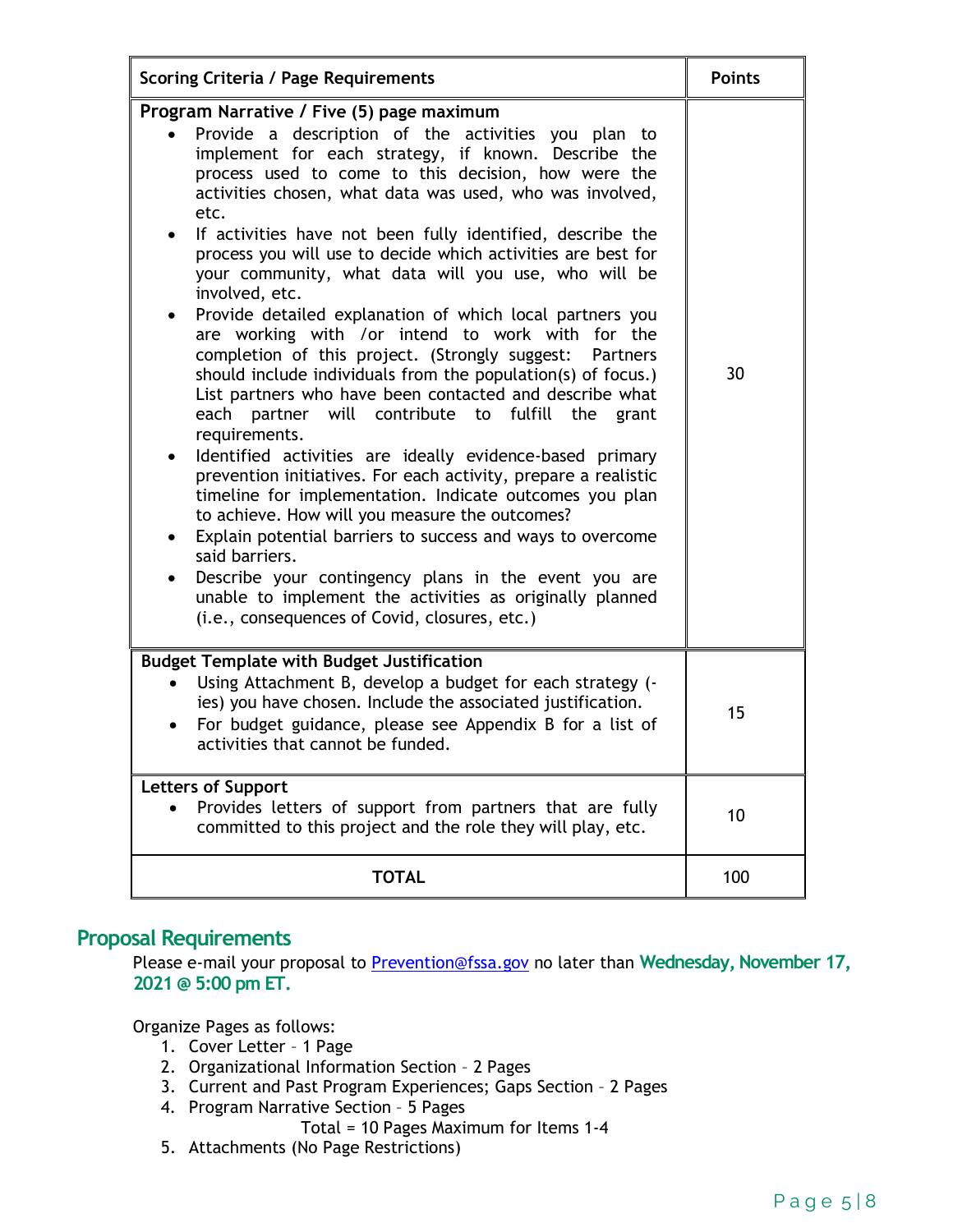- a. Attachment A Respondent Information
- b. Resume(s) of Key Personnel (or Job Description if not hired yet)
- c. Attachment B Budget Template with Budget Justification
- d. Letters of Support

#### **Appendix A:** Comprehensive list of allowable activities.

The list below details possible prevention activities applicants can implement. In addition tothese options, applicants can propose innovative activities of their own, but they must fit under one of the five strategies described in the Project Description section above. DMHA has the right to review all proposed activities, including innovative activities, and to approve or deny them. For such projects, applicants should provide justification of the merits of the project and include an associated cost. Applicants are allowed to hire staff to aid in the implementation of grant activities (for example a Public Health Educator or a Program Coordinator). Please review your choices carefully, as many may require adaptations to be culturally relevant to population chosen.

#### **Primary Prevention/Education Strategies (\$100,000)**

• Train community stakeholders on adverse childhood experiences (ACEs): ACEs are stressful or traumatic events occurring in childhood and are used to assess the long-term impact of abuse and household dysfunction on later-life health. Therefore, prevention of high ACE scores and early identification of people who have experienced them could have a significant impact on reducing substance use and other critical health problems.

 $\circ$  An example training is the Centers for Disease Control and Prevention's "VetoViolence: Preventing [Adverse Childhood](https://vetoviolence.cdc.gov/apps/aces-training/#/) Experiences".

- Implement "The Bienvenido Program": The Bienvenido Program is a strengths-based substance abuse and mental health promotion curriculum that focuses on building the emotional and behavioral health of Latinos and helps reduce the risk of reliance on substance abuse due to potentially living in an ongoing marginalized social status. The Bienvenido Program is one of the first prevention intervention programs in Indiana that addresses the migration experience, acculturative stressors, and substance use and mental health challenges encountered by Latino immigrants. A central strategy for the Bienvenido Program is to forge strong partnerships with other organizations, as well as to train and empower local facilitators so that the substance abuse prevention interventions can function autonomously in numerous settings. More information: contact Gilberto Perez, Jr. Ed.D., MSW –<mailto:bvdonetwork@gmail.com>
- Implement ["Botvin LifeSkills"](https://www.lifeskillstraining.com/): An evidence-based substance abuse prevention program proven to reduce the risks of alcohol and drug abuse by targeting the major social and psychological factors that promote the initiation of substance use and other risky behaviors.
- [Harm Reduction and Anti-Stigma Promotion \(Faith-Based\): W](https://www.hhs.gov/about/agencies/iea/partnerships/opioid-toolkit/index.html)orkshops and seminars would be put on using materials/toolkits designed by the U.S. Department of Health and Human Services specifically for faith leaders. Only efforts for prevention would be allowed (i.e., not recovery support programs, etc.)
- Education on Indiana's Good Samaritan Law.
- Implement ["Guiding Good Choices"](https://www.blueprintsprograms.org/guiding-good-choices-ggc/): Evidence-based family competency training program for parents of children in middle school.
- Implement ["Hip-Hop to Prevent"](https://hiphop2prevent.com/): Hip-Hop 2 Prevent Substance Abuse and HIV (H2P) is designed to improve knowledge and skills related to drugs and HIV/AIDS among youth ages 12-16 with the aim of preventing or reducing their substance use and risky sexual activity. The program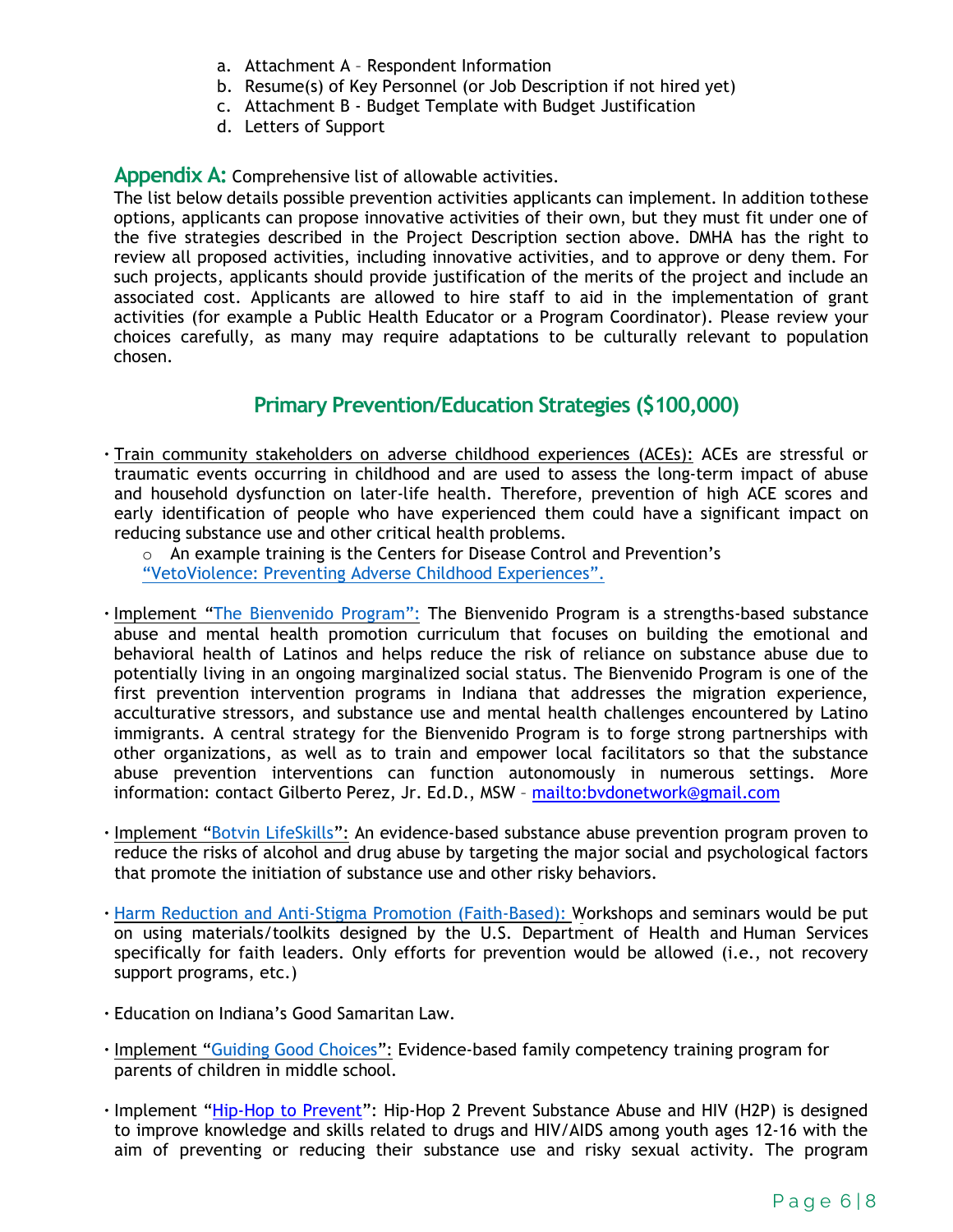incorporates aspects of Hip-Hop culture–including language, arts, and history–as a social, cultural, and contextual framework for addressing substance use and HIV risk behaviors.

- Implement NAMI's ["Sharing Hope: Mental Wellness in the Black Community"](https://www.nami.org/Support-Education/Mental-Health-Education/NAMI-Sharing-Hope-Mental-Wellness-in-the-Black-Community): Lack of information surrounding mental health issues can prevent people in Black communities from getting the help and support they need. Sharing Hope is a three-part video series that explores the journey of mental wellness in Black communities through dialogue, storytelling, and a guided discussion on the following topics:
	- o Youth and Mental Wellness: "How Do You Heal?"
	- o Community Leaders and Mental Wellness: "The Art of Healing"
	- o Black Families and Mental Wellness: "Smiling On Our Journey"
- Implement NAMI's ["Compartiendo Esperanza: Mental Wellness in the Latinx Community"](https://www.nami.org/Support-Education/Mental-Health-Education/NAMI-Compartiendo-Esperanza-Mental-Wellness-in-the-Latinx-Community): Lack of information surrounding mental health issues can prevent people in Hispanic/ Latinx communities from getting the help and support they need. Compartiendo Esperanza is a three-part video series that explores the journey of mental wellness in Hispanic/Latinx communities through dialogue, storytelling, and a guided discussion on the following topics:
	- o Youth and Mental Wellness: "Sanando Juntos"/"Healing Together"
	- o Community Leaders and Mental Wellness: "Las Raíces de Nuestra Sanación"/"The Roots of Our Healing"
	- o Latinx Families and Mental Wellness: "La Mesa"/"The Table"
- Implement [PreVenture:](https://preventure.us/) A prevention program that uses personality targeted interventions to promote mental health and skill development and delay youth substance use. Designed for youth 12 – 17 years old. It incorporated the SURPS (Substance Use Risk Profile Scale) questionnaire. PreVenture's theory of change is that substance use disorders can prevented, by providing the appropriate prevention program, that is based on the youth's personality type. The personality type dictates which of 4 curriculum the youth should participate in: Sensation Seeking, Anxiety Sensitivity, Impulsivity, and Negative Thinking.
- Creation of an event around SAMHSA's [National Prevention](https://www.samhsa.gov/prevention-week) Week.
	- o Sample events can be found on [SAMSHA's](https://www.samhsa.gov/prevention-week/community-events) webpage on National Prevention Week.
	- $\circ$  2022 NPW is May 8<sup>th</sup> May 14<sup>th</sup>
- Implement Public Awareness campaigns: These campaigns can include billboards, newspaper, and radio ads, as well as social media use as appropriate. The effort should focus on substance use prevention and mental health awareness for the targeted population.
- Implement a primary prevention training program for students studying health professions.
- Implement ["Strengthening Families Program"](https://strengtheningfamiliesprogram.org/): An evidence-based, family skills training program found to significantly improve parenting skills and family relationships; reduce problem behaviors, delinquency, and alcohol and drug abuse in children; and improve social competencies and school performance.
	- $\circ$  Consider partnering with local partners such as Purdue Extension who are familiarwith implementing this program.
- · Implement ["Too Good for Drugs"](https://ies.ed.gov/ncee/wwc/Docs/InterventionReports/WWC_Drugs_091406.pdf): An evidence-based program that develops a framework of social and emotional skills through goal setting, decision making, emotion management, and effective communication skills. In addition, the program teaches peer-pressure refusal, pro-social bonding, and conflict resolution skills.
- Implement ["WhyTry"](https://whytry.org/) Program in middle schools: An evidence-based program that teaches social and emotional principles to youth in a way they can understand and remember. WhyTry is based on sound empirical principles, including solution-focused brief therapy, social and emotional